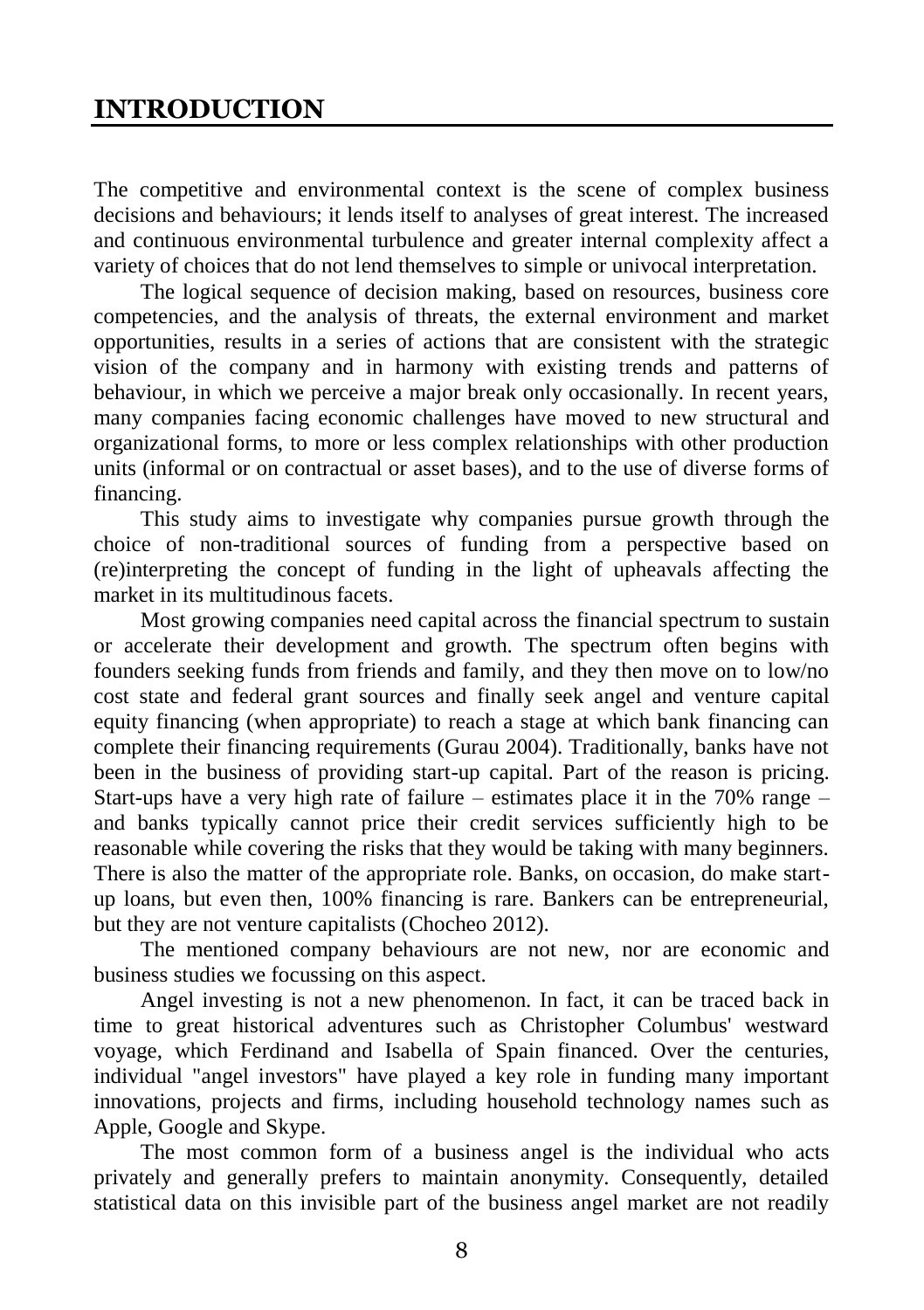available. Entrepreneurs can overcome their lack of resources by using social business angel networks (BANs) (for example, the European Trade Association for Business Angels, Seed Funds and other early Stage Market Players (EBAN), or the Italian Business Angel Network (IBAN). Networks (generally BANs) help by identifying new opportunities and overcoming challenges by providing external resources (Kirschenhofer, 2006).

Angel investment in Europe increased to 6.1 billion Euros in 2015, representing growth of 8.3% from 2013; thus, business angels remain the main financier of European start-ups. The investors' community grew to 303,650 investors, who closed 32,940 deals, in 2015. Overall, considering other early stage investors operating in Europe, the sector reached  $\epsilon$ 8.6b of investment in 2015. Within the visible market, the United Kingdom continues to be the leading country, with 80 million euros invested in 2014 and 96 million euros in 2015. As in 2013, Spain was second in both 2014 and 2015, with 55 million euros of angel investment in 2015, with Germany and France following at 44 and 42 million euros, respectively. Despite the strong performance of mature markets, it is important to highlight the continuing success of smaller players, such as Estonia, and the growing prominence of younger angel communities, which tend to have higher investment-to-GDP ratios than older, established angel communities.

The main sector of investment remained ICT throughout 2014 and 2015, with growing MedTech and Biotech sectors following. Mobile, manufacturing, and energy (6.6%) also remain strong in terms of both amount invested and number of deals. Early stage and start-up stage companies were the recipients of the largest share of investments (32% in 2015), with seed and expansion companies also increasingly targeted by investors in 2015.

The sector is not only expanding but also becoming more formalized and organized through the creation of angel networks, which enable angel investors to invest larger amounts together to meet the financing needs of young, innovative firms (Wilson 2012).

The spread of such funding decisions thus urged me to scientifically examine the relationship between the company and the business angel.

Specifically, I aimed to answer the following research question: as a potential home run for the entrepreneur, do high-tech companies reach out to business angels?

High-tech companies have prospects and considerable competitive skills in the markets when they are supported by investment processes that are properly funded.

The means by which high-tech companies' activity is implemented has inspired a highly relevant and contemporary debate. For example, think of the amazing roll that the technology sector is on right now; consider the incredible amounts of investment flowing into companies such as Facebook, Jive, LinkedIn, Instagram, Yammer, Box and Dropbox.

Since 1996 and after the EU Green Paper on Innovation (European Commission, 1995), new technology-based firms (NTBFs) have increasingly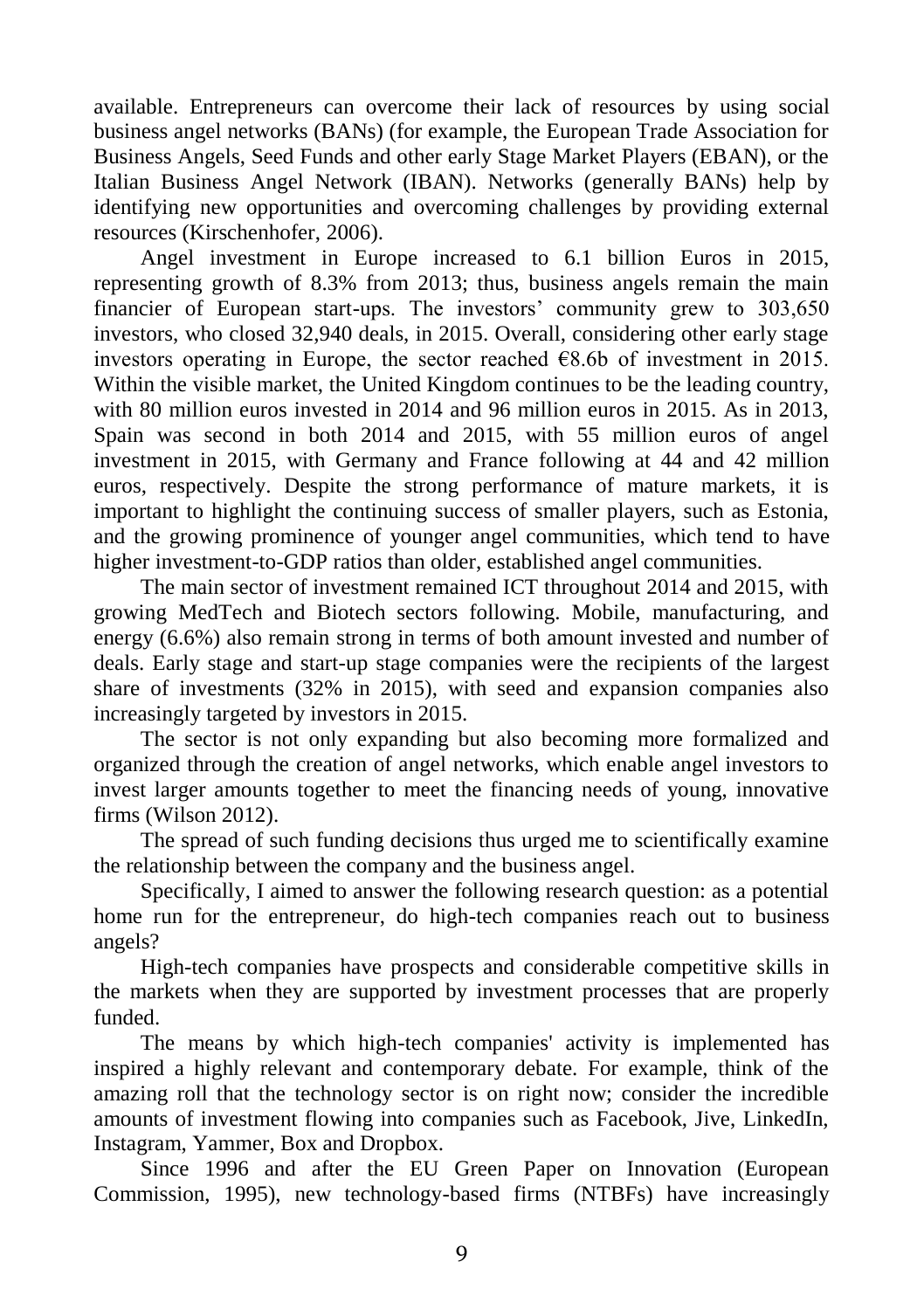caught the attention of policy makers at both the European and member state levels (Dimov and Murray 2001). High-tech (small) companies produce goods or services that depend heavily upon the application of scientific and technological knowledge (Allen, 1992). These companies (during start-up or their growth) are likely to face significant financial barriers to entry owing to the large sunk costs and long lead times attributable to research and development (R&D) and marketing. Moreover, information asymmetries between entrepreneurs and outside investors can be more severe because of the uncertainty inherent in the innovation process, the difficulty of monitoring investments in R&D and investors and credit institutions' insufficient understanding of technically complex projects (Revest and Sapio 2012). Moreover, R&D-intensive businesses are reluctant to disclose information about their innovative projects because of rivalry in the R&D field (Kamien and Schwartz 1982; Bhattacharya and Ritter 1985).

Technological advancement and thus the formation and growth of a company is ensured by the following factors: propensity to develop pure science, propensity to invent, propensity to innovate, propensity to finance innovation, and propensity to accept innovation.

Therefore, the ability to benefit from developments in pure science is largely dependent upon the channelling of capital to new technological ideas (Maclaurin 1953). Moreover, technology investments depend upon the involvement of other financial market agents, including business angels, seed capitalists, and corporate venturing.

Considering their complementary nature, the funds and the expertise of business angels are largely under-used in many countries (Freear et al. 2002), and the ability to discover new market opportunities requires not only significant information but also cognitive skills to evaluate them. Opportunities result from market conditions, entrepreneurial skills, financial support, various perceptions of risk and return, and the availability of reliable data about available investment opportunities.

Many financial instruments offer different risk/reward blends to satisfy the differing risk/reward preferences of an entrepreneur (Freear et al. 2002). Furthermore, there is 'bootstrapping', highly creative ways of acquiring the use of resources without borrowing money or raising equity financing from traditional sources (Freear et al. 1995).

To achieve the goal, we have developed the analysis in two phases; the first aims to highlight the profile of the companies to be analysed (high tech), and the second analyses the logic behind the choice of a business angel to finance a company.

The "macro-sector" variable supports the definition of the universe to be analysed regarding why requests for financing submitted by companies to business angels are accepted or rejected. The dimensional variable was also used to understand the homogeneity or diversity of behaviour in the choice of business angels.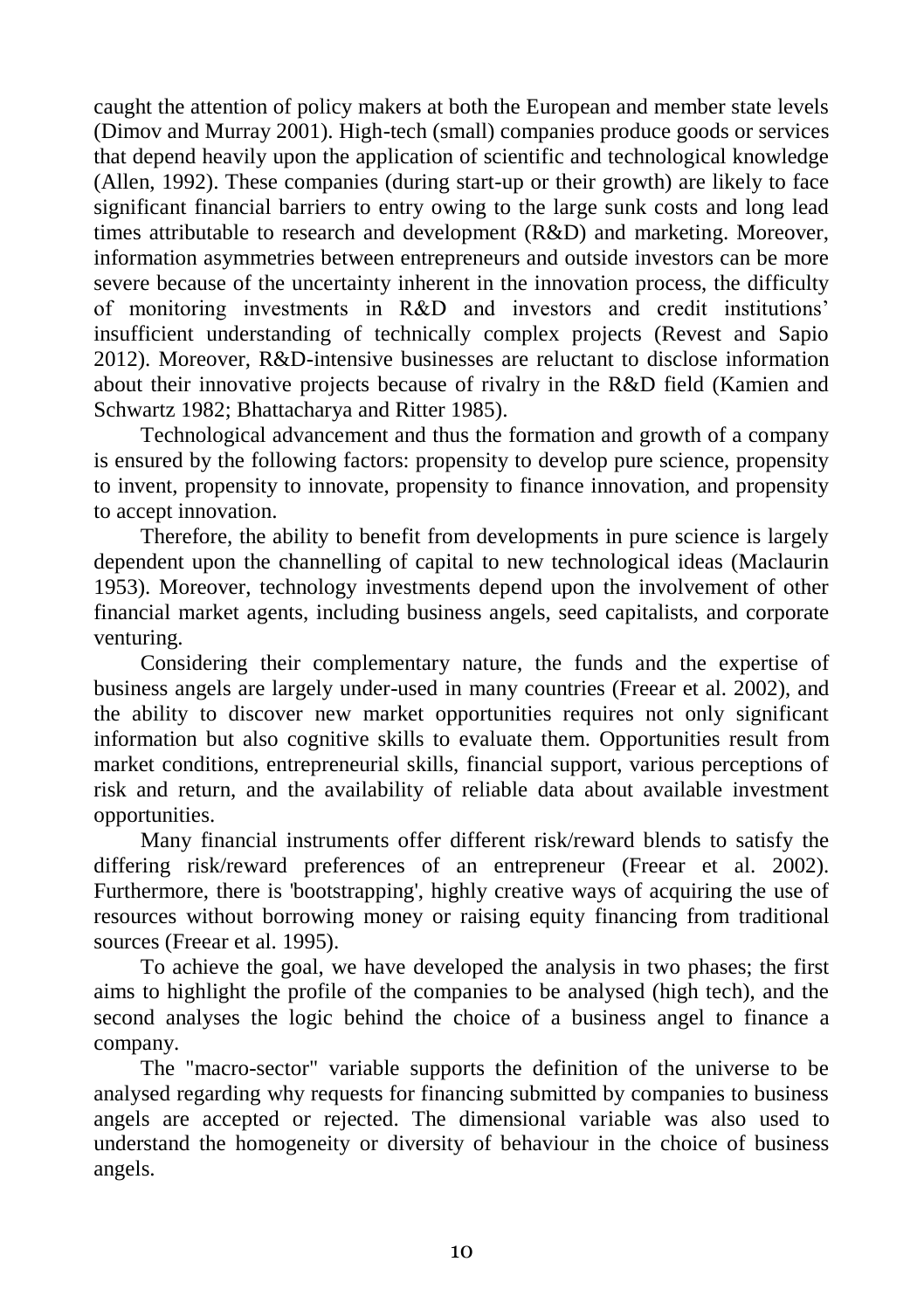The concept of company size becomes a significant factor in the present work by providing the tools to understand the dynamics that lead to certain financial choices by firms in the investment (dimensional changes) phase. The effect of the choice of the criteria that are used to understand the logic underlying the financial solutions of companies, as well as the classification of those units on which to develop the work by examining the concept of size, emphasizes the problem of measuring the salient aspects of the corporate phenomenon. The relativity of the concept of size is not separate from the weight exerted by domestic circumstances and external conditions with respect to the company in terms of time or in space.

The same perspective of observation centred on subjects that produce and acquire information and create knowledge can definitely help bring significant ideas to the study. The importance of human capital oriented to strengthen the economic development of companies has led many scholars to rediscover in this resource the natural crossroads for the explanation of the competitive advantage of companies, and the emphasis on "human strategic resource" leads to a significant appreciation of the characteristics of the company and of its potential subjects entering therein.

Considering the relevance of invisible assets, whose role has been accentuated by an increasingly evident tendency to deteriorate the "market", studies have consistently attempted to locate the path of origin of knowledge and of the effects of this knowledge on the business. We have therefore decided not to use dimensional parameters to circumscribe the field of investigation but rather to examine the possible interaction that the dimension has with certain business choices.

The intangible heritage of knowledge, experience, and managerial capacity can move business behaviours, provided that it is understood as a scarce but strategic resource for businesses that allows, inter alia, businesses to undertake the work of growth accompanied by qualitatively and quantitatively adequate financial choices.

In the final analysis, focussing on companies belonging to a single productive sector makes sense; behaviours by these companies are expressed in the choices of forms of diversified financing because only in reference to an aggregate of like productive units can the endogenous and exogenous causative factors be examined, i.e., exogenous contextual factors that have led to these choices. In light of what has been outlined, we have formulated the first research hypothesis: to interpret their innovative role, hi-tech companies must largely resort to continuous investment for the development of new knowledge. In this way, a business angel positively influences firm investment with financial resources.

The second underlying assumption is that the problems a firm faces at the early stage of its existence are not the same as those that it can face in later stages. By knowing where the organization stands in its life cycle (start-up, early growth, later growth, maturity, decline or renewal), an entrepreneur can understand the roots of the problems; hence, the transition from one stage to another is more likely to succeed.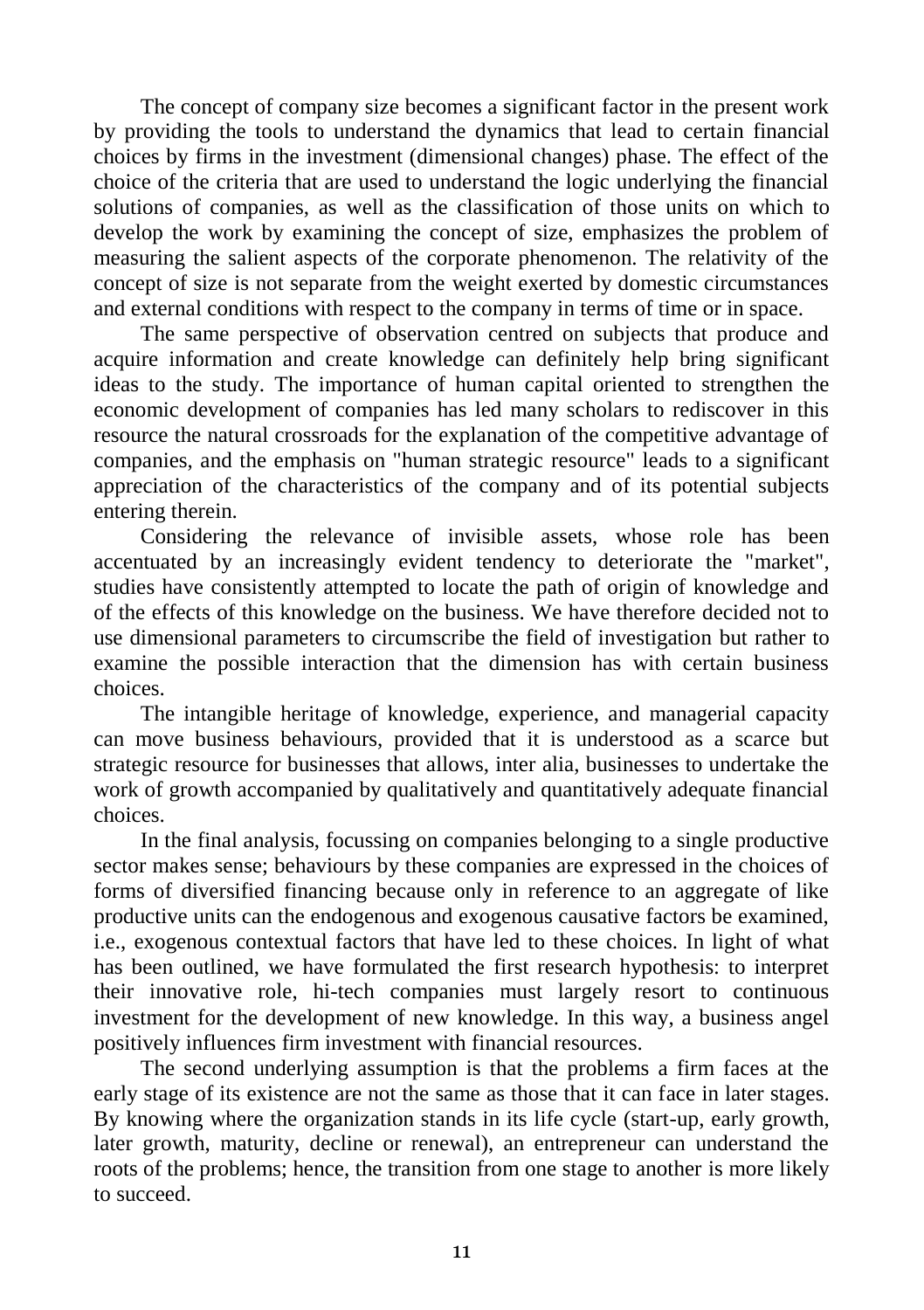When donors contribute to company information assets, if the financing represents the core of the contribution of a business angel, the entry of this subject for the transfer of intangible assets (e.g., know-how, experience, and skills) becomes a fundamental reference for the projection of the company in a new market or for the maintenance or strengthening of positions that have already been acquired in a market. A lender with a business angel profile can boost entrepreneurial initiatives operating in productive sectors, such as high-tech sectors, with a presence that is not based solely on the contribution of capital, on which it generally is based. Rather, the lender can consolidate based on extensive knowledge matured over years to an awareness of the level of integration between companies and economic systems, ultimately reinforcing the strong network of relationships that the same holds with respect to a community far more extensive than that of which the individual company is a member.

The awareness of the role of information, then, of knowledge for companies is the first target; in fact, cultural distance and managerial training represent for business reality the first obstacle to competitiveness. The emphasis on information in their processing and then on the sharing of knowledge in a company makes the human factor a central resource. We emphasize the importance of human capital in the economies of enterprises, whether local or global, because "suppliers" of knowledge and the ability to use the technologies and product and process means, in our view, offer an interesting perspective from which to observe the role of business angels in the company. Human resources, ever more creative, spread throughout the organization, rendering them capable of producing information and capable of contextualizing and adapting codified knowledge to particular situations, play a vital role in the development of the company. Considering the need to have before you manage, resources (information) placed outside the corporate context pose every single unit in readiness to produce the most suitable solutions to pulses coming from the market. The insertion of a business angel in the process generates extensive positive information that bears immediate benefits, such as more effective selection and control of investments.

A careful examination of the report that the donors review (or should review) with companies shows that their clear involvement in business events can, for better or worse, accentuate the supporting role itself. However, such involvement can also lead the entrepreneur to the implementation of occasionally risky or disadvantageous choices that are essentially attributable to conflicts of interest that can arise within the company.

Once the investor has entered the business, there is a relationship presumably containing both explicit expectations (contracts) and implicit expectations (psychological contracts) for both parties (Schein 1965). Over time, the business evolves, and the relationship is subject to a number of situations in which there is either continued trust and involvement on the part of the investor or discontinued trust and discontinued investment (Berggren and wires 2008).

The research was performed by analysis in the field along tracks that were different but complementary.